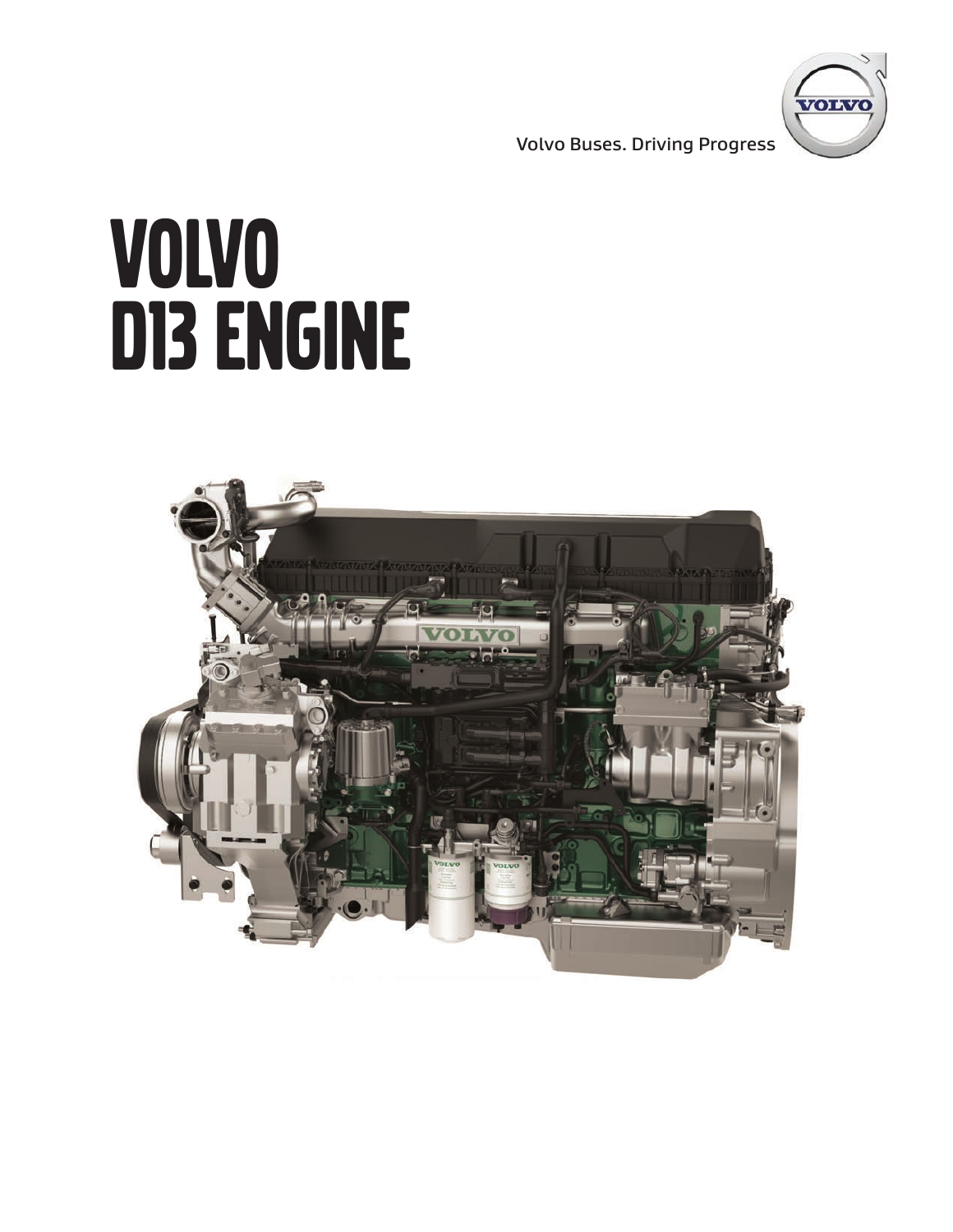# **All the power your coach needs.**

| <b>SPECIFICATIONS</b>                             |                                                  |
|---------------------------------------------------|--------------------------------------------------|
| <b>Ratings</b>                                    |                                                  |
| <b>Base Engine Configuration</b>                  | 4 cycle / Inline Six                             |
| Emissions                                         | <b>SCR Selective Catalytic Reduction</b>         |
| Aspiration                                        | Sliding Nozzle Variable<br>Geometry Turbocharger |
| Cam / Valve Configuration                         | SOHC / 4 Valves per Cylinder                     |
| <b>Cylinder Head</b>                              | One Piece Rigid Deck Cylinder Head               |
| <b>Injection System</b>                           | Common Rail                                      |
| Maximum Fuel Injection<br>Pressure, psi (bar)     | 35,000 (2,400)                                   |
| <b>Rating Uprateability</b>                       | Software Only, Throughout Range                  |
| Displacement, cu. in. (L)                         | 780 (12.8)                                       |
| Compression                                       | <b>Ratio 17:1</b>                                |
| Bore & Stroke, in. (mm)                           | 5.16 x 6.22 (131 x 158)                          |
| Cylinder Spacing, in. (mm)                        | 6.61(168)                                        |
| Full Dress Dry Weight, lb. (kg)                   | 2605 (1182)                                      |
| <b>Fuel and Lubrication:</b>                      |                                                  |
| <b>Fuel Specification</b>                         | Ultra Low Sulfur Diesel, 15 ppm                  |
| <b>Fuel Filters</b>                               | Primary plus Secondary                           |
| Total Lube Oil Capacity, qts. (L)                 | 38 (36)                                          |
| Oil Filtration                                    | Two Full Flow, One Bypass                        |
| Oil Drain Interval, Normal<br>Service, miles (km) | 55,000 (88,514)*                                 |
| Oil Specification                                 | Volvo VDS-4.5, SAE 10W-30                        |
| <b>FLOCS Oil Drain Kit</b>                        | Optional                                         |
| <b>Engine Equipment:</b>                          |                                                  |
| Air Compressor, CFM                               | Two Cylinder, 31.8                               |
| Retarder                                          | Volvo Engine Brake (VEB)                         |
| Engine Brake Rating at 2200 rpm                   | 500 hp @ 2200 rpm                                |
| Engine Brake Rating at 1500 rpm                   | 350 hp @ 1500 rpm                                |
| Engine Brake Weight, Ibs. (kg)                    | 25(12)                                           |
| PTO Port for Live Rear PTO<br>Pump or Shaft       | Standard on VHD                                  |
| Preheater, Electrical                             | Optional                                         |

The D13 is designed to produce the power your coach needs, the fuel economy crucial to your bottom line, and the reliability your customers demand. Volvo achieves these goals by starting with a foundation of proven, mature engine architecture, and then leveraging innovative hardware and technology to optimize performance, productivity and efficiency. Thoughtful features are expertly integrated to deliver the solution for your needs.

#### **High-efficiency aftertreatment system**

Volvo's "one-box" exhaust aftertreatment system offers smaller system packaging and reduces weight by 17 pounds from previous systems. The one-box configuration provides better thermal encasing of exhaust energy, and improves muffler efficiency. The use of Cu-Z catalyst coatings improves both low-temperature NOx conversion, and long-term system robustness.

\* Application at 6 mpg or greater.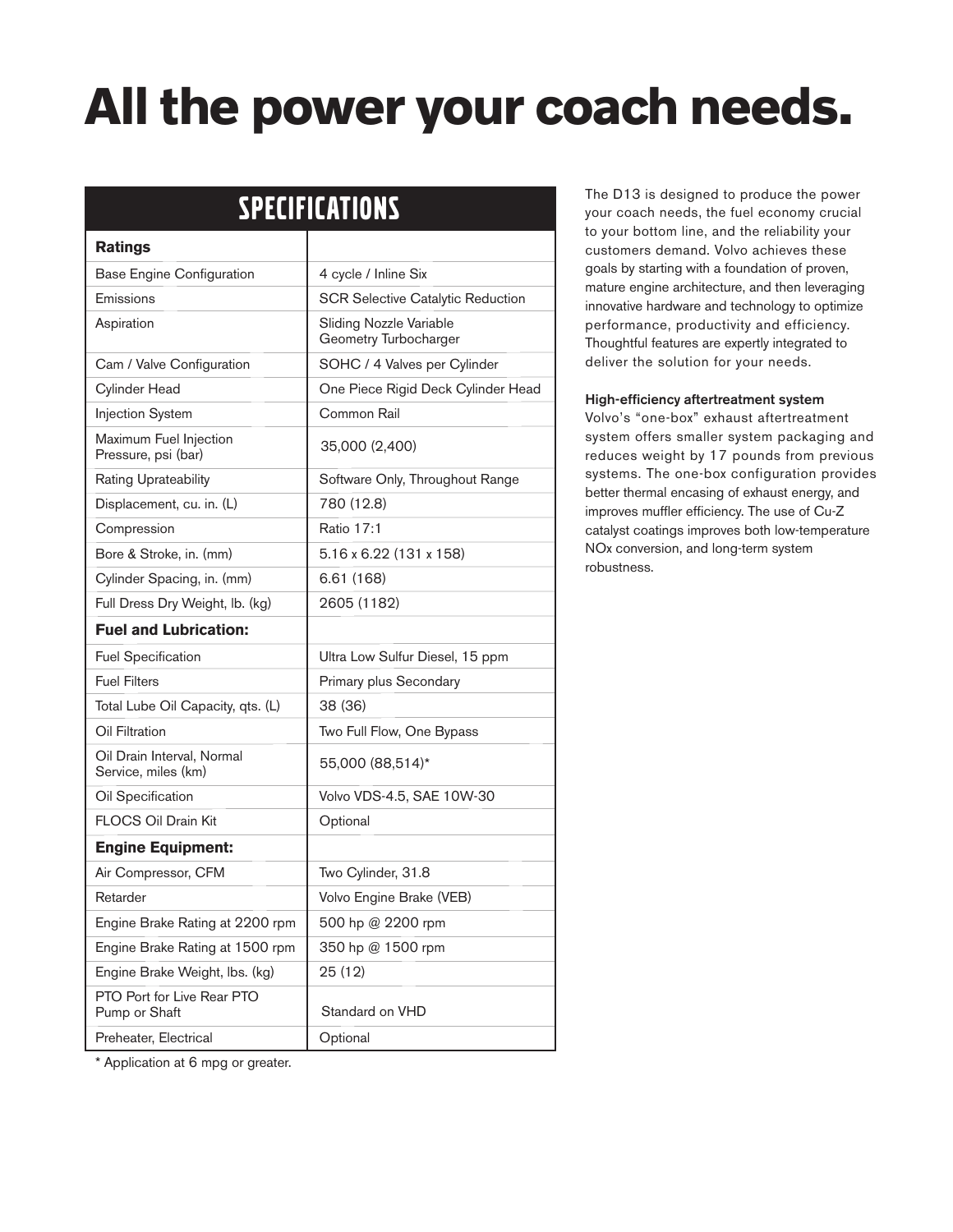# **Specifications**

### **Volvo D13 435/1650 (Motorcoach)**



#### **Volvo D13 500/1850 (Conversion)**



| <b>FEATURE</b>                                   | <b>BENEFIT</b>                                                                                                                                             |
|--------------------------------------------------|------------------------------------------------------------------------------------------------------------------------------------------------------------|
| Variable Geometry Turbocharger (VGT)             | Supercharges the intelligent Volvo Engine Brake (VEB) system<br>for high retarding horsepower at low rpm, where engine braking<br>is needed most.          |
| Common-rail fuel injection                       | Precise control allows quicker, more accurate injection for improved<br>fuel economy; clean installation improves reliability and reduces<br>engine noise. |
| Ultra-high 35,000 psi fuel injection pressure    | Finer fuel atomization for cleaner burn, reduced emissions<br>and better fuel economy.                                                                     |
| Wave piston design                               | Wave design optimizes cylinder efficiency, reducing soot production<br>while enhancing fuel efficiency and performance.                                    |
| Precision-Flow Cooled Exhaust Gas Recirculation  | Tuned to give just the EGR flow needed, no more, no less,<br>for optimum fuel consumption.                                                                 |
| Oil-Cooled dual-port EGR valve                   | Consistent temperature; balanced pressure design with reduced<br>opening force for high reliability and stick resistance.                                  |
| Volvo engine family shares common architecture   | Thorough component development assures more refined design.                                                                                                |
| Rigid deck cylinder head                         | Six headbolts per cylinder arrangement delivers uniform clamping<br>force for long life.                                                                   |
| Camshaft damper                                  | Reduces injection system torsional vibration and high frequency<br>buzz, for longer component life.                                                        |
| Smart fan clutch                                 | Increases fuel efficiency by only running the fan when extra cooling<br>is necessary, varying fan speed based on cooling needs.                            |
| Intelligently modulated VEB                      | Maintains steady vehicle speed during descent for greater driving<br>comfort, improved safety.                                                             |
| Available VEB                                    | Exceptional retarding, optimized for the rpm you drive, increasing<br>service brake life.                                                                  |
| Performance Bonus Guide driver coaching software | Increased fuel savings and driver retention by altering driver<br>behavior through incentives.                                                             |